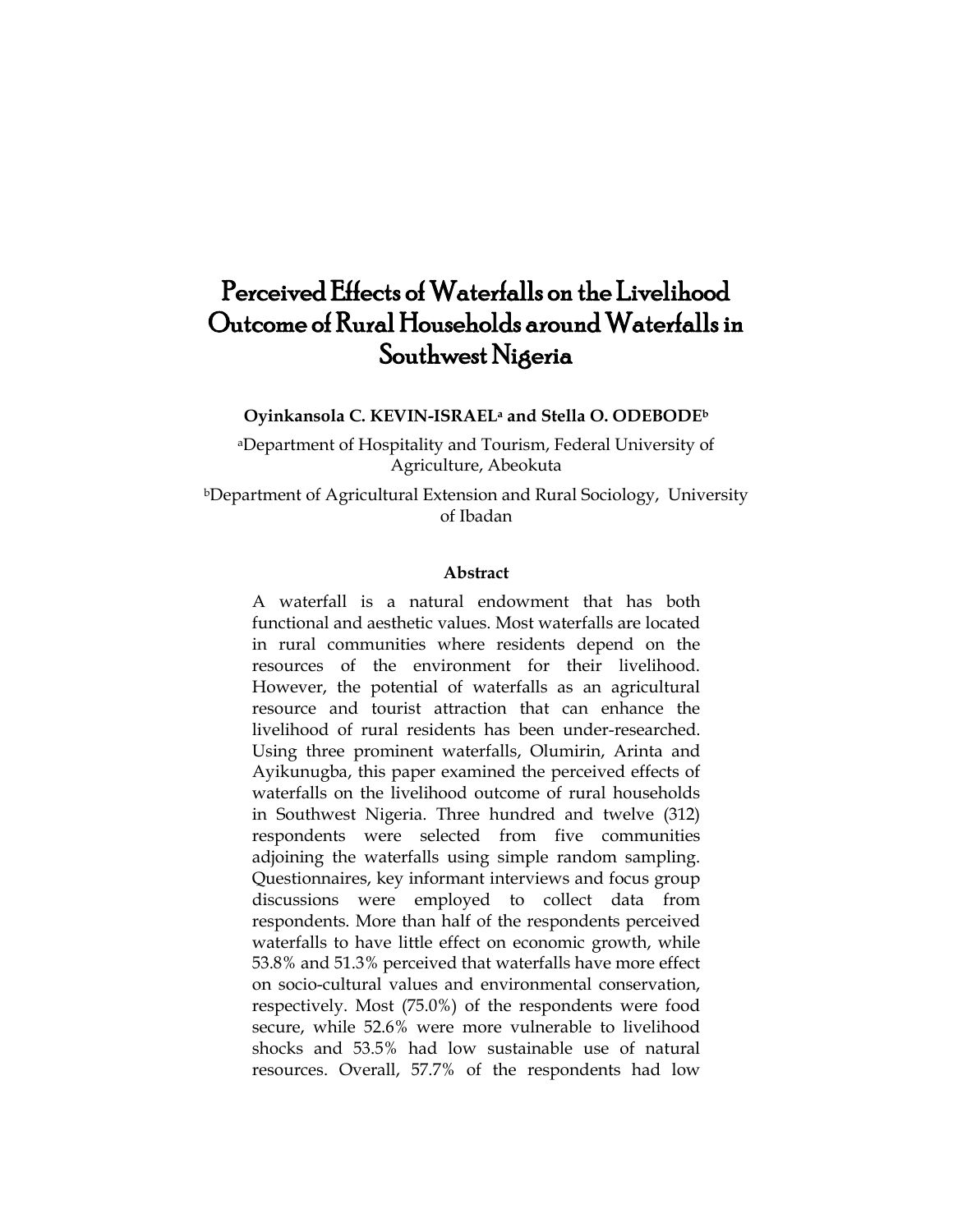livelihood outcomes. This study suggests that the environment is an important livelihood resource among rural residents, hence the perception of benefits and costs in relation to the use of the environment influences the livelihood outcomes of rural residents.

**Keywords:** perceived effects, tourism, waterfalls, livelihood outcome

## **Introduction**

Rural communities have numerous natural and cultural resources that are harnessed for livelihood in their environment. Some examples of these resources include land for agriculture, water resources for domestic and agricultural uses and scenic landscape for aesthetic view (Acharya, 2004; Bronisz and Jakubowski, 2017). Although rural dwellers are predominantly farmers, non-farm livelihood activities are increasingly being practiced to improve their standard of living (Esu, 2008; Eneyew and Mengistu, 2013; Fox and Sohnesen, 2016).

Livelihood refers to the various resources and processes through which people earn their living. The concept of livelihood has been widely adopted in agriculture, food security and development studies. One of the most popular approaches to the study of livelihood is the sustainable livelihood framework. The framework has been lauded for its comprehensive approach to the study of the assets, strategies and enabling environments that support the activities of people in sustaining their livelihood.

Many **l**ivelihood studies have adopted the sustainable livelihood framework approach (Ellis, 1999; Shen, Hughey, and Simmons, 2008; Tao and Wall, 2009; Iorio and Corsale, 2010; Trædala and Vedeld, 2018) to describe the process of improving the livelihood outcome of people. The livelihood asset of most rural communities is based on their natural resources which are expressed as farm and non-farm livelihood strategies. In rural communities, residents mostly practice diversification of economic activity to boost their sources of income. Ewebiyi and Meludu (2013) recommend non-farm livelihood diversification as a means for rural communities to enhance their livelihood.

Waterfalls are natural endowments that provide functional and aesthetic benefits to people (Hudson, 2006). Bennett and Dearden (2014)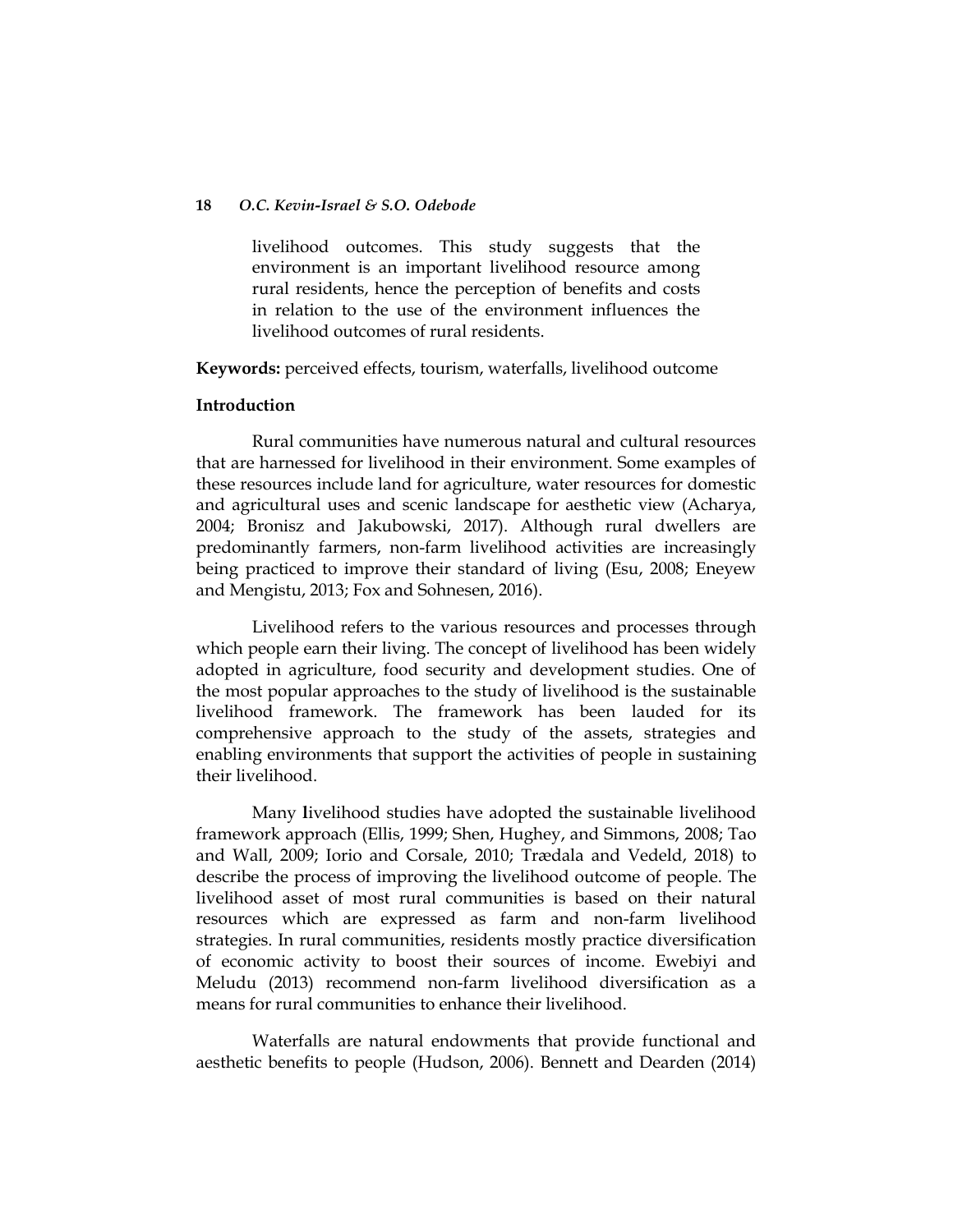describe natural assets as the primary stock through which resources that are useful for livelihood are derived. Mountains, valleys, tablelands, water bodies and ecological features (flora and fauna) are attributes of waterfalls that generate benefits to residents of the community. Therefore, some features such as water, forest and arable land which surround waterfalls serve as a means to eke out a living in most rural communities. Furthermore, most waterfalls have spectacular scenery and possess a combination of features such as valleys, mountains, lakes and waterfalls from various heights that are not widely distributed in nature (Hudson, 2006). In addition to being a basic resource for livelihood, waterfalls also provide people with pristine and natural resources for relaxation, leisure, and tourism. Hence, the natural environment is ascribed collective value based on the people"s daily experiences, history, decisions for settlement, government institutions, and available infrastructure (Andereck and Nyaupane, 2011; Méndez-Lemus and Vieyra, 2017).

The development of waterfalls for tourism provides benefits as well as poses threats to a community's livelihood. In nature-based tourism destinations, the ecosystem supplies residents with a rich resource base to meet their needs. Apart from the primary attraction (natural environment), other features such as culture, hospitality, and infrastructure in the community contribute to the attractiveness of tourism destinations (Truong, Lenglet and Mothe, 2018). These attributes play a major role in the host community's everyday life and establish tourism as a shared industry between the guests and the host communities. As tourists interact with the host communities, the livelihood activities and lifestyle of residents change to accommodate tourism as an economic activity, which complements their traditional livelihood activities (Mbaiwa, 2011).

Rural dwellers directly benefit from the natural resources in their community as a means of sustenance (Bryceson, 2000). Like farming, tourism destinations are also susceptible to various risks which may contribute to livelihood vulnerability (Iorio and Corsale, 2010; Mbaiwa, 2011; Hoefle, 2016). Socio-economic indicators were used to assess the vulnerability factors. The benefits that can accrue to a community from tourism development include improved infrastructure such as healthcare, education and ability to diversify their livelihood activities.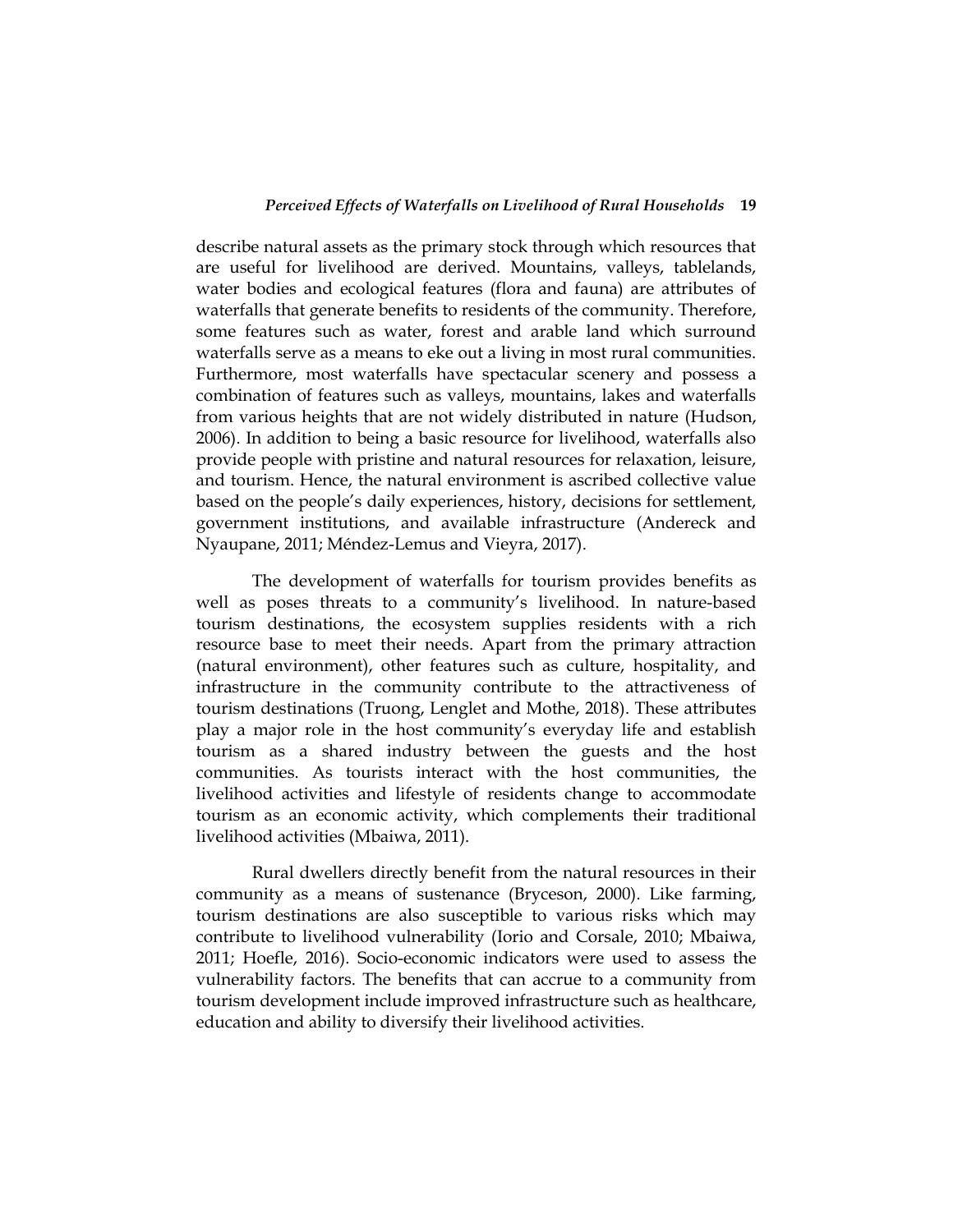Residents" perception of tourism is shaped based on certain conditions. As tourism impacts on all aspects of human life, the dimensions of tourism influence have often been categorized into economic, socio-cultural and environmental effects. These dimensions have been associated with both benefits and costs in tourism communities. Benefits such as increased income, more job opportunities, preservation of cultural values, communal pride and conservation of the natural environment are often reported in tourism. However, negative impacts such as income and employment leakages, social vices, and environmental degradation are also reported.

Nature-based destinations have unique involvement by the host communities as major stakeholders in the tourism development process. This is because the main attraction spots marked as tourism destinations may no longer be easily accessible to the residents of the host community. The environment which is the major livelihood stock of residents becomes a shared resource between the residents and the tourism industry. Hence, the effect of tourism on the livelihoods of rural residents is usually an important indicator of the livelihood outcome of residents. However, the potential of waterfalls as an agricultural resource and tourist attraction that can enhance the livelihood of rural residents has been under-researched.

## **Methodology**

The study adopted a survey research design. A multistage sampling technique was used to select 312 respondents from five adjoining communities around three major waterfalls in Southwest Nigeria. The three major waterfalls (Olumirin, Arinta and Ayikunugba) were purposively selected based on their status as tourist destinations. Five communities within a 10km radius were also purposively selected based on their proximity to the waterfalls. Furthermore, simple random sampling was used to select respondents as representatives of households. Questionnaire, focus group discussion (FGD) and key informant interview were the tools used for data collection to aid triangulation. Community leaders were interviewed as key informants based on their relationship with the tourism management authorities in the study area while focus group discussions were conducted with occupational groups.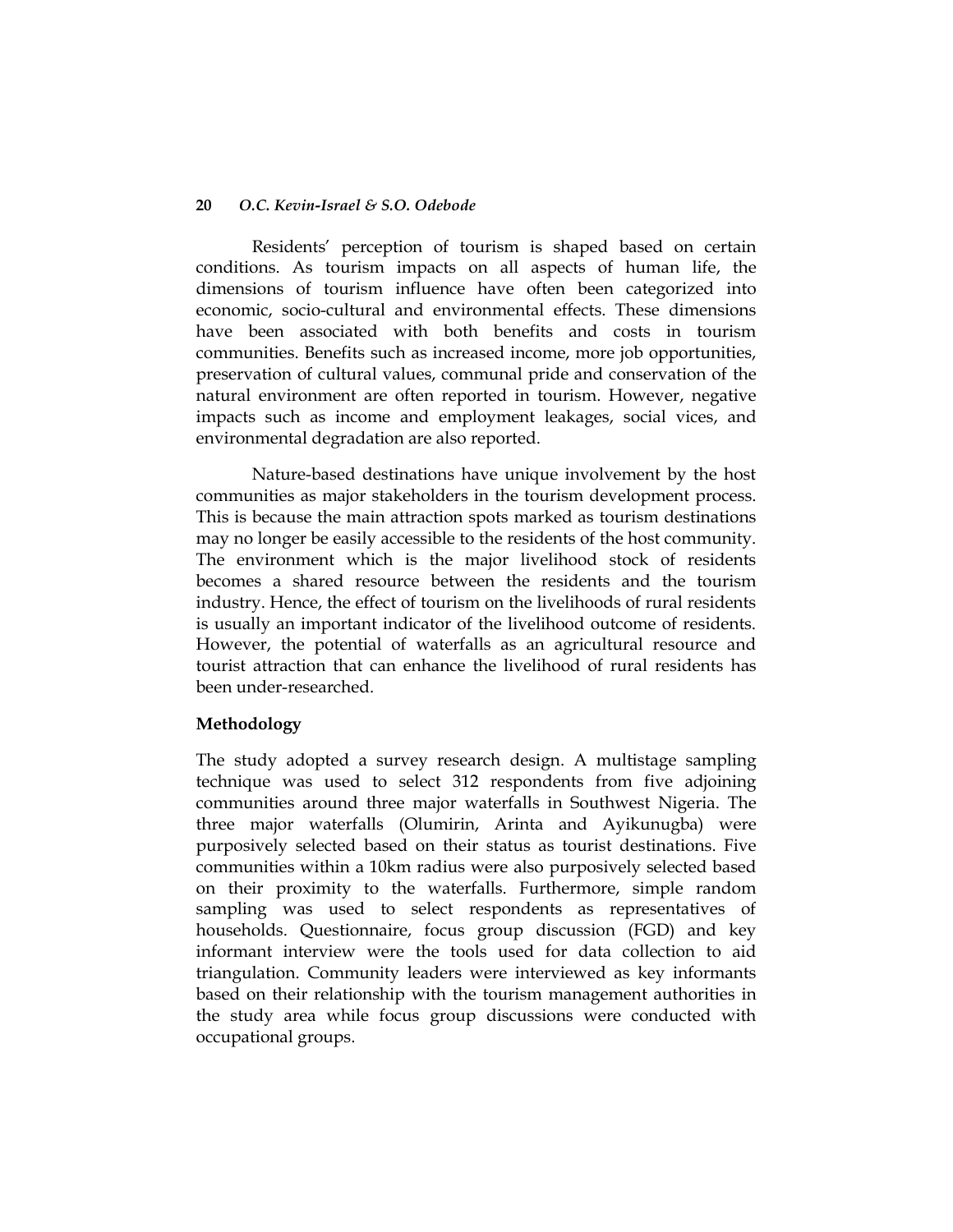The perceived effects of waterfalls on the community were measured using economic, social and environmental variables assessed with a five-point Likert-type scale. The livelihood outcome of rural residents was tested by adopting three indicators of livelihood outcome – food security, reduced vulnerability and sustainable use of natural resource base – as identified by Shen, Hughey, and Simmons (2008). A mean score was obtained to categorize the level of rural households" livelihood outcome into high or low. The quantitative data collected were analysed using frequency counts, percentages, factor analysis and Pearson product moment correlation (PPMC), while qualitative data were content analysed.

#### **Results and Discussion**

#### **Perceived effects of waterfalls**

The factor analysis of perceived effects variables was conducted and the Kaiser-Meyer-Olkin (KMO) sample adequacy result revealed a 0.600 level of significance and Bartlett's Test of Sphericity was  $x^{2}$ 4607.97, p<0.000. The reduction by principal component was suitable to analyse the perceived effects of residents around waterfall destinations in Southwest Nigeria.

Six out of the eighteen variables accounted for 80.90% of the total variance at an Eigenvalue of ≥1. The factors in the first component accounted for 22.46%, second component 21.03%, third component 13.19%, fourth component 11.45%, while the fifth and sixth components were 6.88% and 5.89% respectively.

The result on factor analysis rotated matrix (Table 1) revealed the strong factors in component one to include: conservation of natural resources (0.768), enhanced sense of common history among residents (0.759), enhanced diversity of nature (0.745), improved trust among community members (0.673), and enhanced preservation of the ecosystem (0.621). The strong factors in the second component were tourists" interest in local food (0.744), effect on environmental pollution (0.603), extinction of cultural values (0.600), and conflict between host and guest (0.624). Other components within the acceptable factor loading were influence on agricultural activities (0.664) and improvement of infrastructure (0.620). The factor analysis revealed that eleven factors can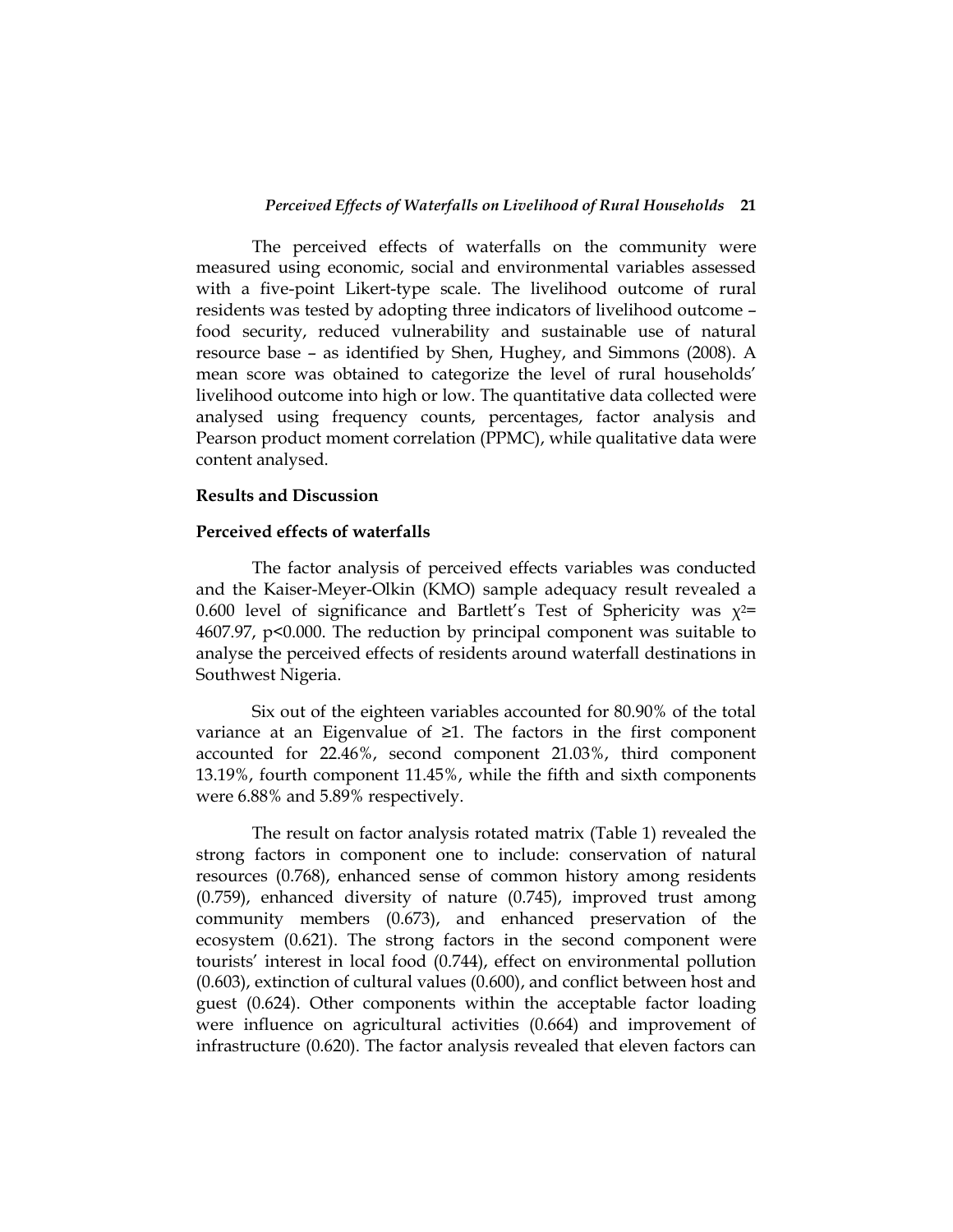adequately describe the perceived effects of waterfall destinations among residents of host communities in Southwest Nigeria.

### **Table 1: Perceived effects of waterfalls**

| <b>Component Matrixa</b>                                |              |                |           |          |         |          |  |  |
|---------------------------------------------------------|--------------|----------------|-----------|----------|---------|----------|--|--|
|                                                         |              |                | Component |          |         |          |  |  |
|                                                         | $\mathbf{1}$ | $\overline{2}$ | 3         | 4        | 5       | 6        |  |  |
| Improved infrastructure                                 | $-454$       | .354           | .620      | .061     | .099    | $-0.397$ |  |  |
| Increased income                                        | $-0.105$     | .113           | .322      | .592     | .557    | $-0.306$ |  |  |
| Affected agricultural activities                        | $-.075$      | $-.210$        | .072      | .664     | .095    | .503     |  |  |
| Improved the economy                                    | .261         | .042           | .347      | .513     | .313    | .346     |  |  |
| Contributed to social vices                             | $-453$       | .358           | .448      | .214     | $-413$  | $-137$   |  |  |
| Increased prices of goods and<br>services               | $-.259$      | .340           | .434      | .078     | $-518$  | .458     |  |  |
| Extinction of cultural values                           | $-.100$      | .600           | $-.613$   | .318     | .036    | .038     |  |  |
| Conflict between guest and the host<br>community        | $-.225$      | .624           | $-578$    | .347     | $-.046$ | $-.118$  |  |  |
| Fair distribution of tourism benefits                   | .198         | .690           | .374      | $-120$   | .220    | .011     |  |  |
| Increased tourist interest in local food                | .340         | .744           | .238      | $-.270$  | .047    | .159     |  |  |
| Enhanced sense of common history                        | .759         | .299           | .338      | .018     | $-.065$ | .005     |  |  |
| Improved trust among community<br>members               | .673         | .039           | .270      | $-169$   | $-141$  | $-191$   |  |  |
| Increased environmental pollution                       | $-0.347$     | .603           | $-0.304$  | .387     | $-.308$ | $-186$   |  |  |
| conservation of natural resources                       | .768         | .501           | $-0.247$  | $-.027$  | .069    | .091     |  |  |
| Sustained diversity of nature                           | .745         | .472           | $-0.295$  | $-.078$  | .062    | $-.007$  |  |  |
| Preserved the ecosystem                                 | .621         | .066           | .183      | .442     | $-332$  | $-.201$  |  |  |
| Loss of fauna and flora in the<br>community             | $-560$       | .556           | .044      | $-324$   | .235    | .161     |  |  |
| Overexploitation of natural resources<br>for livelihood | $-521$       | .581           | .047      | $-0.393$ | .158    | .145     |  |  |
|                                                         |              |                |           |          |         |          |  |  |

Extraction Method: Principal Component Analysis.

a. 6 components extracted.

*Source:* Survey (2018).

The perceived effects of waterfalls on the livelihood of rural households were operationalized using economic, socio-cultural and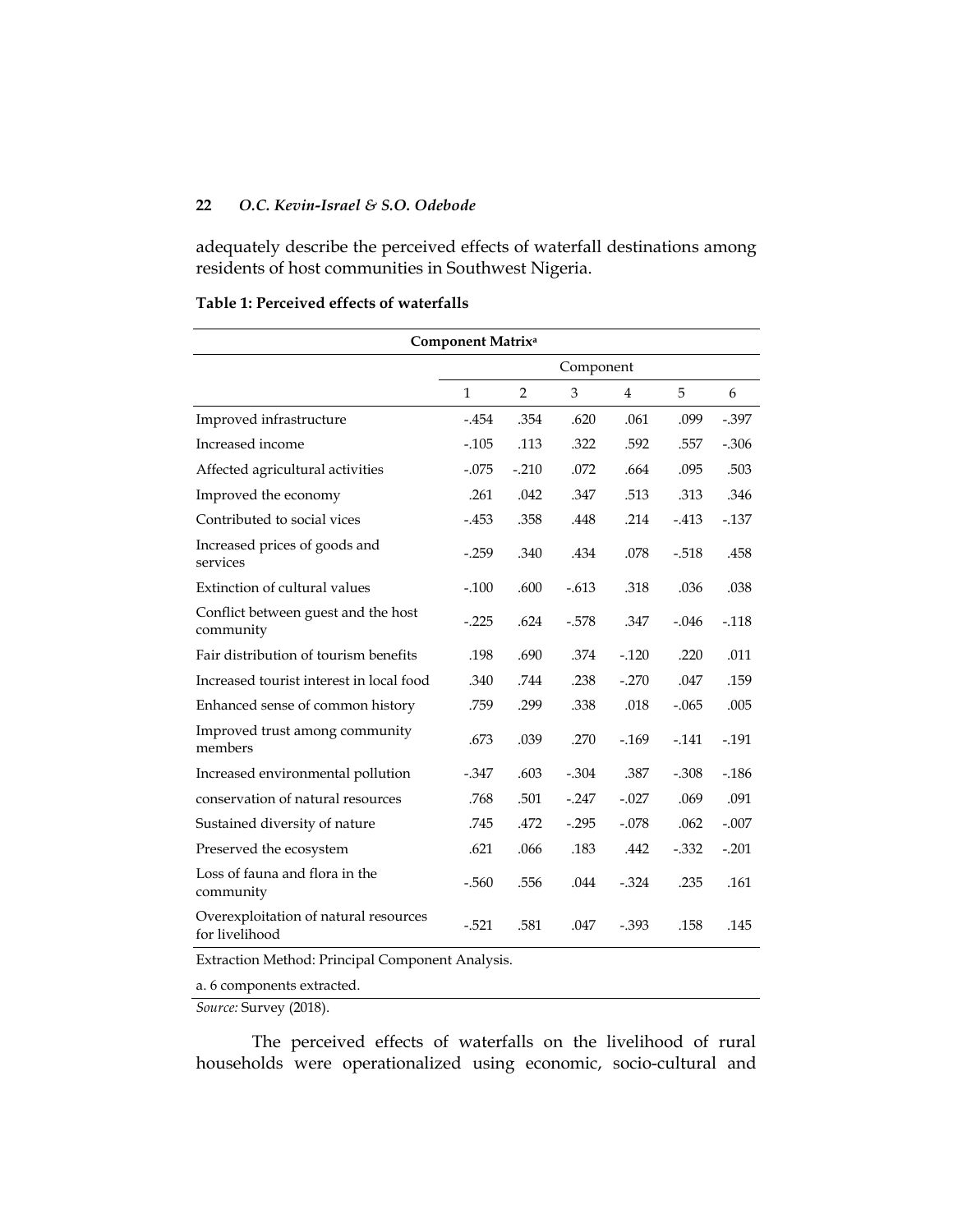environmental indicators. Respondents opined that tourism does not have a negative effect on agricultural activities. This connotes cultural sustainability as tourism co-exists with agriculture, which is the major traditional economic activity in the community. This result was corroborated during the FGD by one of the discussants who submitted that, "*Tourism activities do not restrict us from using our farmland nor affect soil fertility"* (FGD, Oke-Ila community, 2018). One of the key informants added that, "*The landscape in this community favours agricultural production*  because we have access to water all year round. Apart from the waterfall, there *are several rivers that enhance vegetable production"* (KII, Ipole-Iloro community, 2018).

With respect to socio-cultural effects, respondents opined that tourism does not give rise to social vices in their local communities and does not lead to conflict between guest and host communities. This suggests that rural households do not have a negative disposition to the development of tourism. Hence, they are likely to participate in and support the growth of tourism development. This assertion is further validated by the findings of Martín, de los Salmones Sanchez and Herrero (2018) who reported that host communities are likely to support tourism if they perceive low negative impacts of tourism development.

However, rural households disagreed that there has been fair distribution of tourism benefits among residents of the community (Table 1b). It can be inferred from this finding that rural households have not felt much impact of tourism revenue in their community. This view was expressed by one of the discussants during the FGD who claimed that *"… the waterfall would have been a source of revenue to further develop the community, but it is controlled and managed by the government. So, we do not feel the impact of the revenue generated in our community"* (FGD discussant, Ipole-Iloro, 2018).

Nevertheless, rural households agreed (see Table 1b) that tourism contributes to the conservation of natural resources. This suggests that the rural households appreciate the presence of the waterfalls and participate in conserving the natural resources. This was stated by an informant who believes that "*The waterfall is a divine gift and a magnificent display of mystical power. We believe that the gods have entrusted us with such great treasure that has made this community popular all over the world. It is our*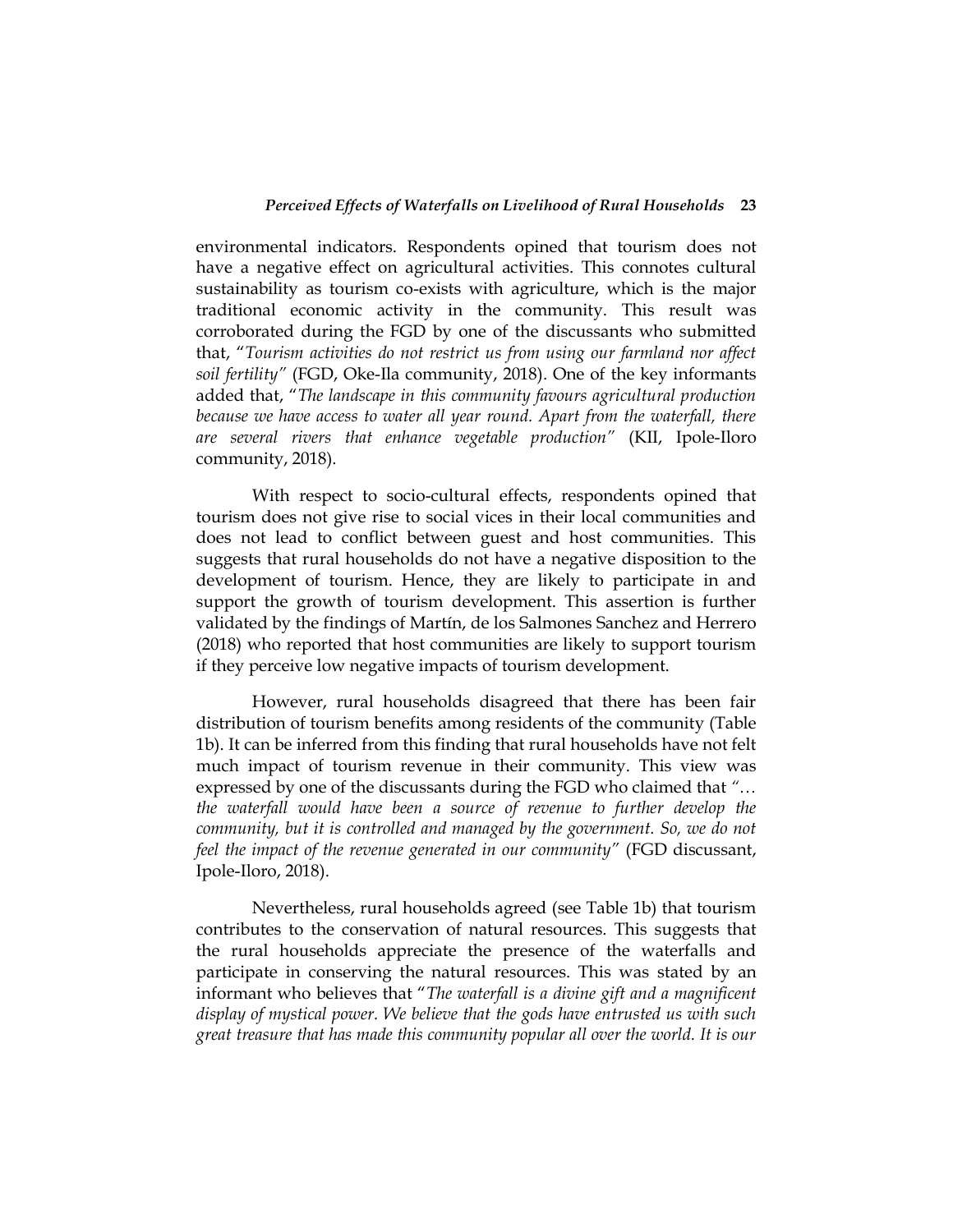*pride and collective responsibility to protect the resource base."* (KII, Erin-Oke, 2018)

|                               | Less<br>effect | More<br>effect | Minimum | Maximum | Mean | Std.<br>Deviation |
|-------------------------------|----------------|----------------|---------|---------|------|-------------------|
| Economic<br>growth            | 186(59.6)      | 126(40.4)      | 8.00    | 20.00   | 17.4 | 2.6               |
| Socio-cultural<br>values      | 144(46.2)      | 168(53.8)      | 22.00   | 40.00   | 30.0 | 5.6               |
| Environmental<br>conservation | 152(48.7)      | 160(51.3)      | 10.00   | 30.00   | 21.6 | 4.6               |
| Overall                       | 158(50.6)      | 154(49.4)      | 40.00   | 90.00   | 69.1 | 10.3              |

**Table 1b: Distribution of respondents based on level of perceived effects of waterfalls** 

*Source:* Field survey, 2018.

Reiterating the importance of the waterfall to the community, one of the key informants noted aptly, *"We are proud of our asset base in this community. The beautiful and serene landscape is so unique that the federal government has listed the waterfall as one of the tourist centres in Nigeria. This has contributed to community pride and sense of belonging to protect the waterfall as our heritage. Also, hunting and tree felling activities are restricted at the waterfall premises. Similarly, there are consequences for violating environmental laws in the community."* (KII, Ipole-Iloro, 2018)

#### **Livelihood outcome**

#### *Food security*

The results (Appendix 1) reveal that few of the rural households eat smaller meals in a day ( $\bar{x}=0.43$ ), go a whole day without eating  $(\bar{x}=0.42)$ , go to sleep hungry  $(\bar{x}=0.21)$  or eat fewer meals in a day  $(\bar{x}=0.29)$ . There is thus a high level of food security (75.0%) among rural households in waterfall destinations in Southwest Nigeria (Table 2). The high level of food security could be linked to the high level of natural capital such as land, water and forest resources which enhances agricultural activities or food production. This implies that the existence of the waterfall contributes to the socio-economic status of the community. This result agrees with the findings of Otunaiya and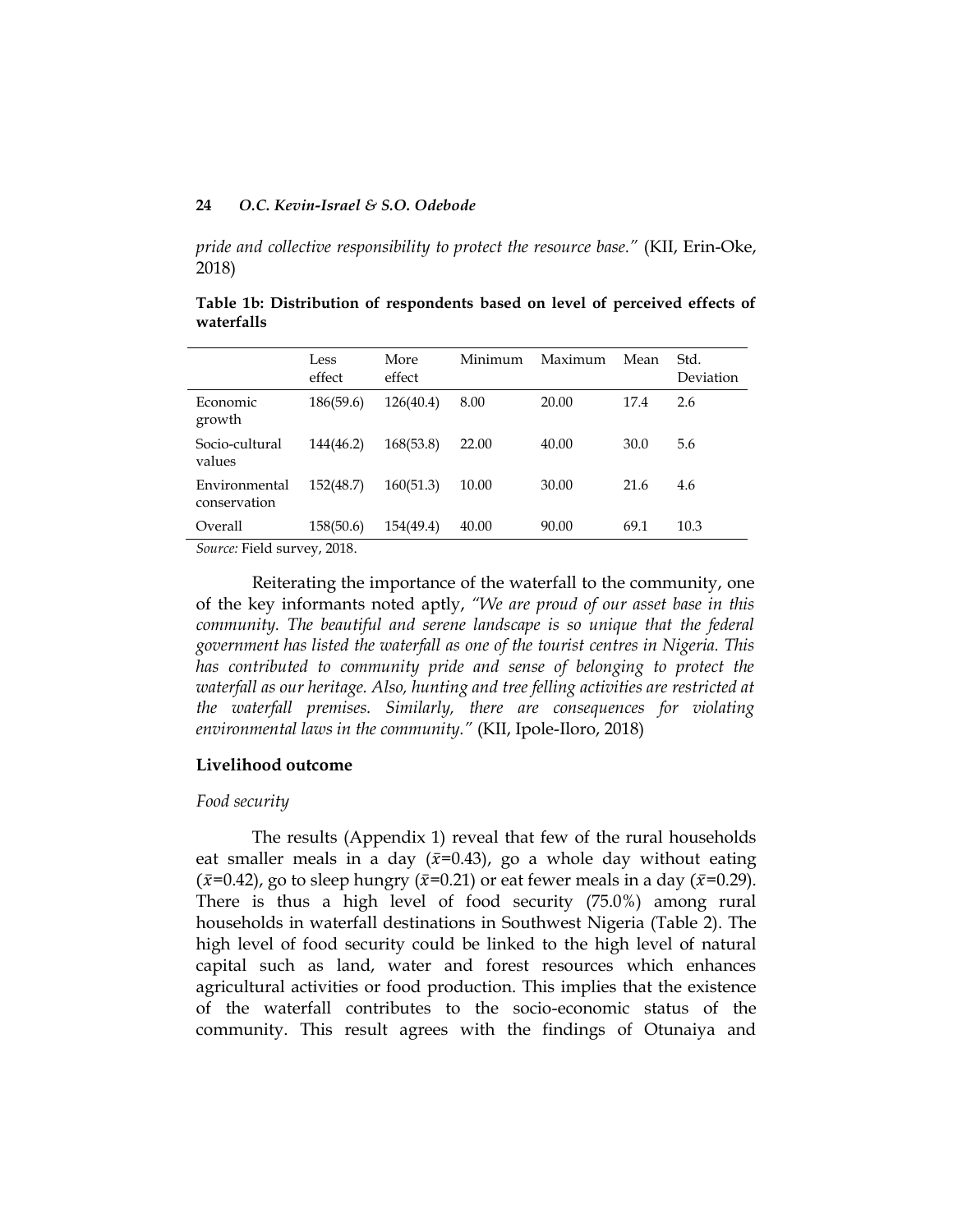Ibidunni (2014) who reported that rural households who engage in farming as a primary livelihood activity are food secure.

**Table 2: Distribution of respondents by level of food security around waterfall destinations**

| Level of food Freq.<br>security |     | $\frac{0}{0}$ | Minimum<br>value | Maximum<br>value | Mean           |
|---------------------------------|-----|---------------|------------------|------------------|----------------|
| Food insecure                   | 78  | 25.0          | $\theta$         | 23.0             | $3.82\pm 6.74$ |
| Food secure                     | 234 | 75.0          |                  |                  |                |

*Source:* Field survey, 2018.

#### **Livelihood vulnerability**

Rural households were more vulnerable to earning from tourism activities ( $\bar{x}$ =2.36), low income from non-agricultural activities ( $\bar{x}$ =2.13), access to health services ( $\bar{x}$ =2.09) and accessing support from social network in the community ( $\bar{x}$ =1.77) as shown in Appendix II. Limited livelihood diversification, tourism infrastructure and remoteness of the communities may be the reason for rural household"s vulnerability. This result agrees with Adepoju, Yusuf, Omonona and Okunmadewa (2011), who found that rural households with less income-generating activities are vulnerable to livelihood shocks.

Livelihood vulnerability was further profiled as less and more vulnerable. Table 3 reveals that 52.6% of the rural households in communities around waterfall destinations in Southwest Nigeria were more vulnerable to livelihood shocks. The high level of vulnerability could be attributed to the seasonal nature of agriculture and tourism activities in the study area.

**Table 3: Respondents' level of livelihood vulnerability** 

|                             | Freq. | %    | Minimum<br>value | Maximum<br>value | Mean           |  |  |
|-----------------------------|-------|------|------------------|------------------|----------------|--|--|
| Less vulnerable             | 148   | 47.4 | 12               | 60               | $48.60\pm8.76$ |  |  |
| More vulnerable             | 164   | 52.6 |                  |                  |                |  |  |
| Source: Field survey, 2018. |       |      |                  |                  |                |  |  |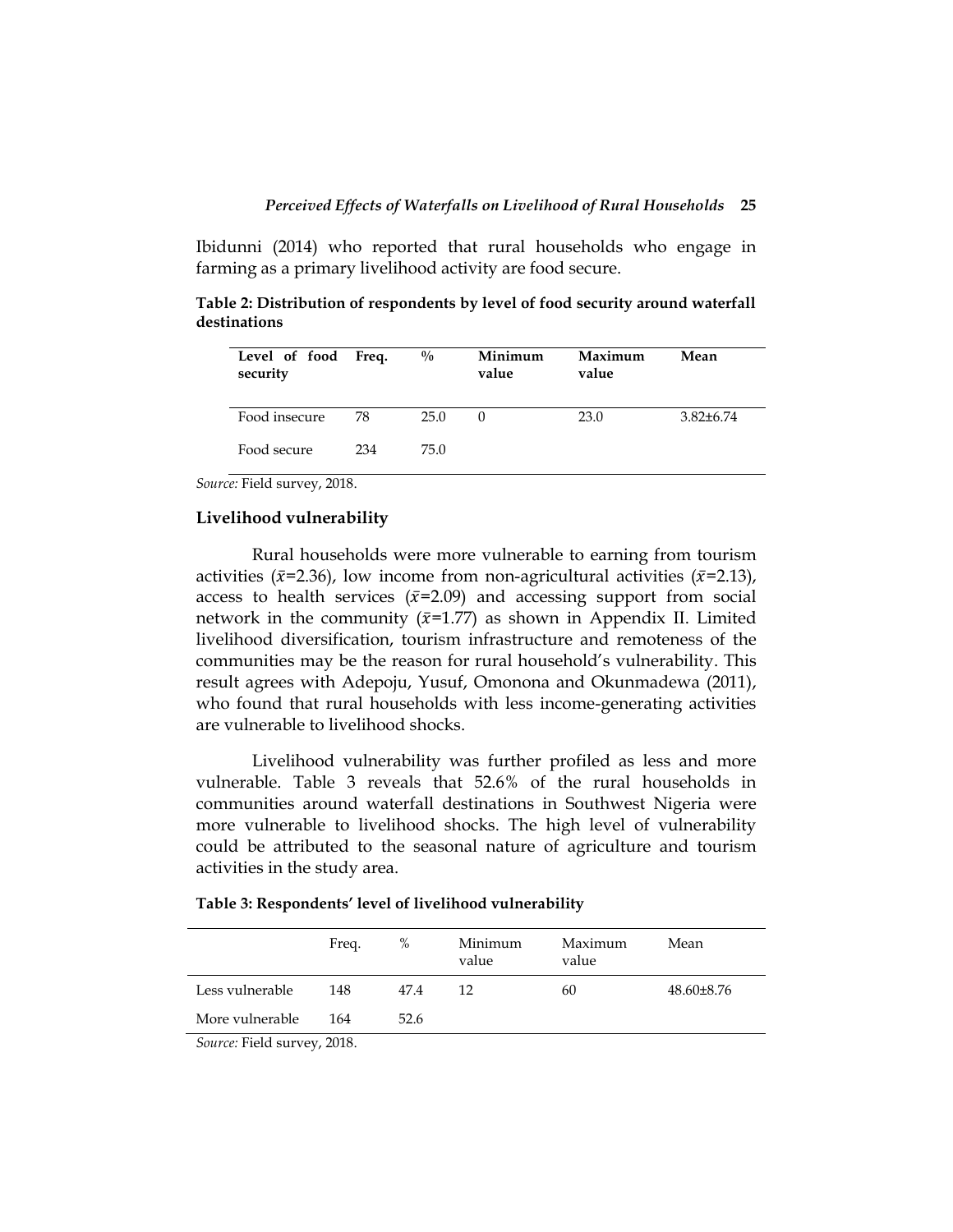#### **Sustainable use of natural resources**

The use of natural resources indicates unsustainable use (Appendix III) with respect to extinction of wildlife and biodiversity  $({\bar x} = 2.04)$ , increased deforestation  $({\bar x} = 2.01)$ , poor reforestation practice  $({\bar x} = 1.98)$  and extraction of non-timber forest products  $({\bar x} = 1.76)$ . Further information obtained from FGD revealed that not all "timber contractors" replant trees according to the law by which they operate. One of the respondents informed that *"… it is difficult to get seedling or nursery of some tree species that are being harvested. So, the timber contractors just plant any other tree in place of the ones they have harvested*" (FGD, Oke-Ila community, 2018).

Another discussant noted that the effect of the activities of lumbers is already being felt by residents in the community stating that "*In times past, the trees act as wind breaker for houses in the community. So, you will hardly hear of wind causing damage to houses and rooftops. Nowadays, we can only hope for safety when there are high winds*" (FGD, Ipole-Iloro community, 2018).

From the aforementioned, it can be deduced that residents are yet to attribute negative environmental effects to tourism (Table 1b). The negative environmental effects reported could be attributed to other livelihood activities linked to the use of natural resources such as lumbering and harvesting of non-timber forest products. This is in agreement with the position of Jenner and Smith (1992) that tourism is not solely responsible for negative impacts in host communities. This implies that other factors could be responsible for the unsustainable use of environmental resources.

Table 4 shows that 53.5% of the rural households were below the mean score, indicating a low level of sustainable use of natural resources among rural households in communities around waterfalls in Southwest Nigeria. This finding is not unexpected as there is low engagement in sustainable reforestation practices in the communities. This finding is in line with Gbadegesin and Olorunfemi (2011) who found that rural households in Southwest Nigeria exploit forest resources without adequate afforestation plans.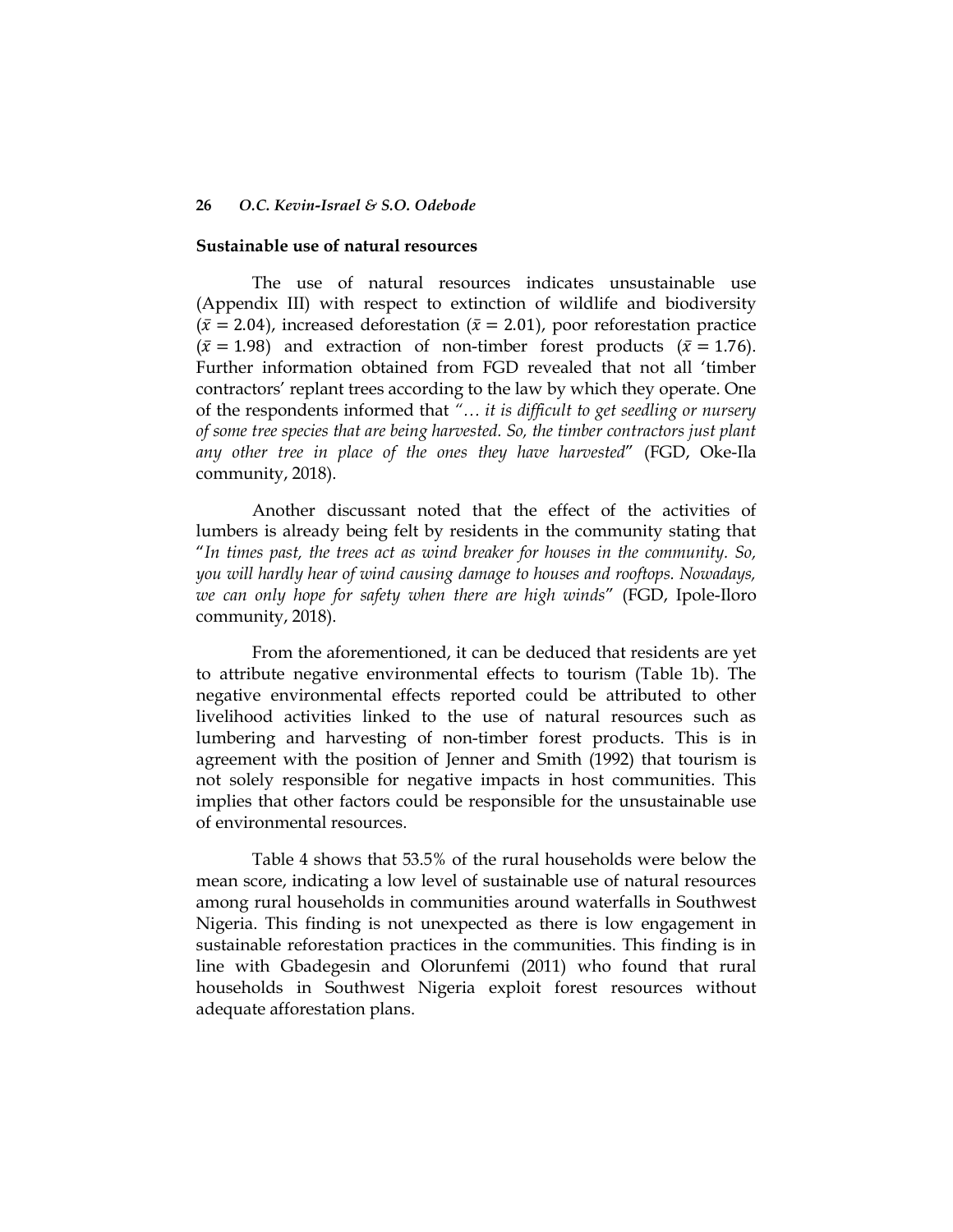|      | Freq. | %    | Minimum<br>value | Maximum<br>value | Mean             |
|------|-------|------|------------------|------------------|------------------|
| Low  | 167   | 53.5 | -12              | 22               | $16.80 \pm 2.00$ |
| High | 145   | 46.5 |                  |                  |                  |

**Table 4: Respondents' level of sustainable use of natural resources**

*Source:* Field survey, 2018.

#### **Level of livelihood outcome**

The level of livelihood outcome was low among 57.7% of the rural households around waterfalls in Southwest Nigeria (Table 5). The low level of livelihood outcome may not be unconnected with their vulnerability to income from non-agricultural sources, access to healthcare facilities, ability to earn from tourism and the unsustainable use of environmental resources.

#### **Table 5: Respondents' level of livelihood outcome**

|      | Freq. | %    | Minimum<br>value | Maximum<br>value | Mean              |
|------|-------|------|------------------|------------------|-------------------|
| Low  | 180   | 57.7 | 0.00             | 82.73            | $40.51 \pm 17.61$ |
| High | 132   | 42.3 |                  |                  |                   |

*Source:* Field survey, 2018.

## **Relationship between perceived effects of waterfall and livelihood outcome of rural households**

Table 6 shows a significant (p<0.05) association between perceived economic effects of waterfalls (r=0.275), perceived socio-cultural effects of waterfalls (r=0.276) and livelihood outcome of rural households around waterfall destinations in Southwest Nigeria. This implies that as perceived economic and socio-cultural effects increase, so will the livelihood outcome of rural households around these destinations. However, perceived environmental effects of waterfalls revealed a negative and weak association with livelihood outcome (r=-0.027). This connotes an inverse relationship between perceived environmental effects and livelihood outcome such that as perceived environmental effect increases, livelihood outcome will decrease and vice versa.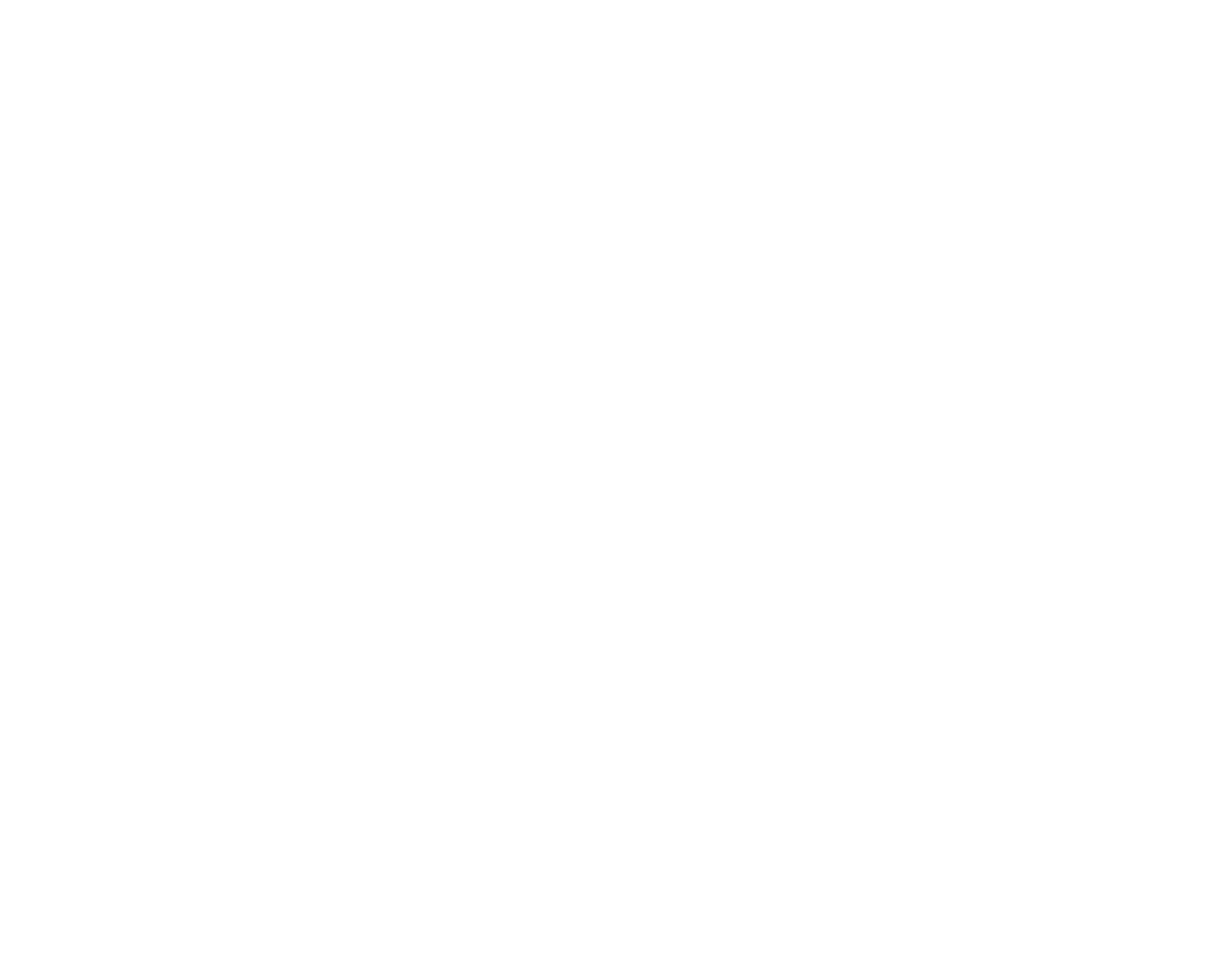|                                                          |                        | Perceived        | Perceived socio-    | Perceived             |                   |            |
|----------------------------------------------------------|------------------------|------------------|---------------------|-----------------------|-------------------|------------|
|                                                          |                        | economic effects | cultural effects of | environmental effects | Perceived effects | Livelihood |
| Variables                                                |                        | of waterfalls    | waterfalls          | of waterfalls         | of waterfalls     | outcome    |
| Perceived economic<br>effects of waterfalls              | Pearson<br>Correlation | $\mathbf{1}$     | $.216**$            | .016                  | $.376**$          | $.275**$   |
|                                                          | Sig. (2-tailed)        |                  | .000                | .784                  | .000              | .000       |
|                                                          | N                      | 312              | 312                 | 312                   | 312               | 312        |
| Perceived socio-cultural<br>effects of waterfalls        | Pearson<br>Correlation | $.216**$         | $\mathbf{1}$        | $.743**$              | .939**            | $.276**$   |
|                                                          | Sig. (2-tailed)        | .000             |                     | .000                  | .000              | .000       |
|                                                          | N                      | 312              | 312                 | 312                   | 312               | 312        |
| Perceived environmental Pearson<br>effects of waterfalls | Correlation            | .016             | $.743**$            | $\mathbf{1}$          | $.863**$          | $-.027$    |
|                                                          | Sig. (2-tailed)        | .784             | .000                |                       | .000              | .639       |
|                                                          | N                      | 312              | 312                 | 312                   | 312               | 312        |
| perceived effects of<br>waterfalls                       | Pearson<br>Correlation | $.376**$         | .939**              | $.863**$              | $\mathbf{1}$      | $.208**$   |
|                                                          | Sig. (2-tailed)        | .000             | .000                | .000                  |                   | .000       |
|                                                          | N                      | 312              | 312                 | 312                   | 312               | 312        |
| Livelihood outcome                                       | Pearson<br>Correlation | $.275**$         | $.276**$            | $-.027$               | $.208**$          | 1          |
|                                                          | Sig. (2-tailed)        | .000             | .000                | .639                  | .000              |            |
|                                                          | N                      | 312              | 312                 | 312                   | 312               | 312        |

**Table 6: Pearson's correlation matrix of perceived effects of waterfalls and livelihood outcome of rural households**

\*\* Correlation is significant at the 0.01 level (2-tailed)

Source: Field survey, 2018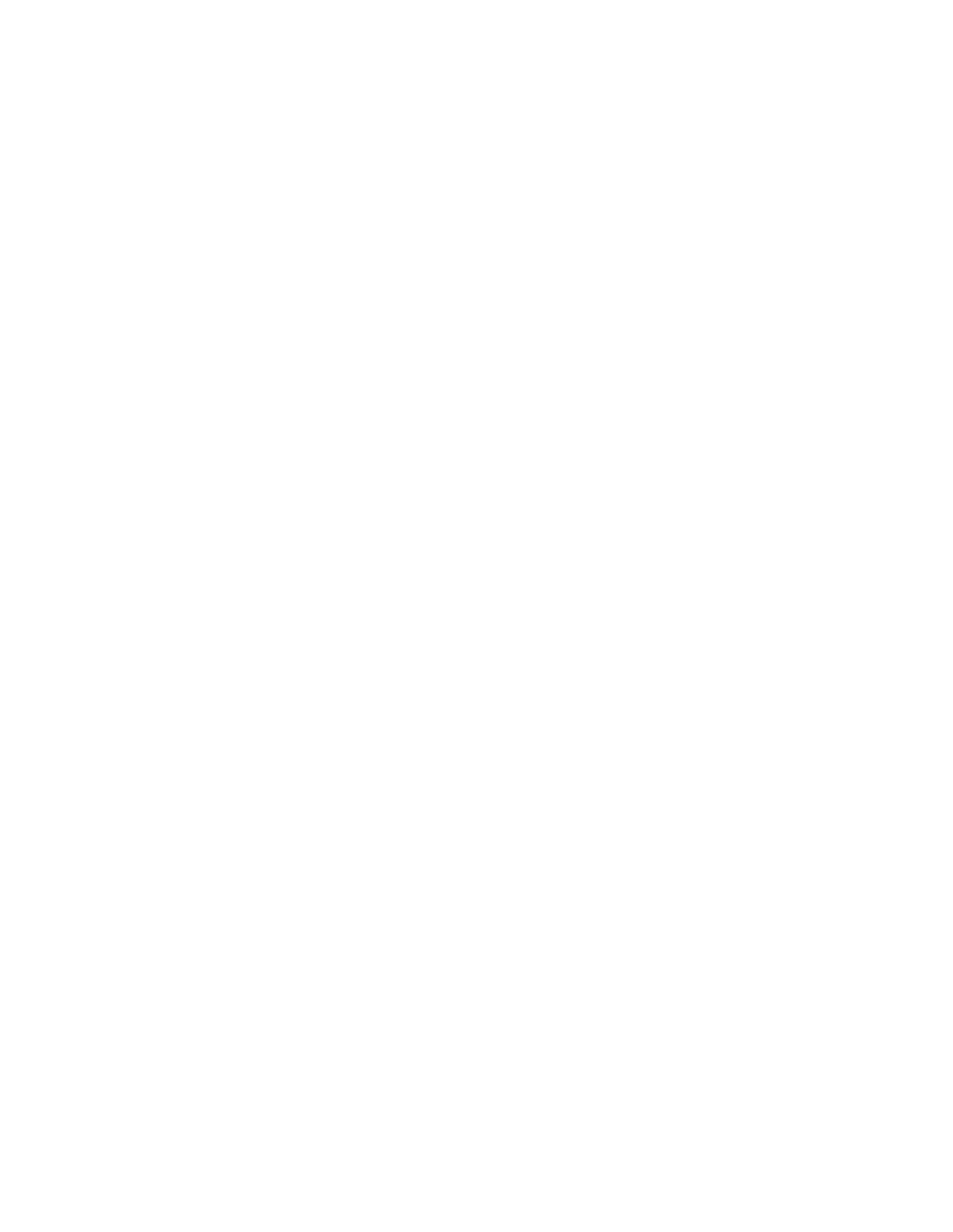The overall perceived effects of waterfalls show a significant (p<0.05) relationship between perceived effects of waterfalls and livelihood outcome of rural households (r=0.208). This suggests that a positive disposition towards economic, socio-cultural and environmental effects of waterfalls may likely improve the livelihood outcome of rural households around waterfalls in Southwest Nigeria. This affirms the findings of Koki (2017) that a significant positive influence exists between nature-based tourism and the livelihood of rural households.

#### **Conclusion**

The findings of this study have reemphasized that rural communities depend on the production and consumption of environmental resources for their livelihood outcome. Although tourism is proposed as an alternative livelihood activity in both developed and developing countries, the benefits that rural households around waterfall destinations enjoy from tourism is relatively low. The potential of tourism to create additional economic earnings in the host communities was not a popular opinion among the respondents. Rather, the sociocultural and environmental effects of tourism were the common variables of tourism development around the waterfall communities.

On the livelihood outcome of residents in the study area, food security was the only high indicator among the respondents. This suggests that the respondents were food secure. However, the respondents had a high level of livelihood vulnerability. This could be attributed to dependence on farming as a major livelihood activity and the seasonal nature of farm output and the tourism industry. Incorporating alternative livelihood activities could help cushion the shocks associated with seasonality in agricultural output and tourism.

On one hand, tourism is seen to contribute positively to environmental conservation because the natural resources in the waterfall destinations are protected from illegal harvesting. However, there are concerns about lumbering and other negative environmental practices in the communities. These concerns are not attributed to tourism development but to other livelihood activities that depend on the resources of the environment. Hence, there is a need for integrated management of the environment to accommodate all producers and consumers of the ecosystem.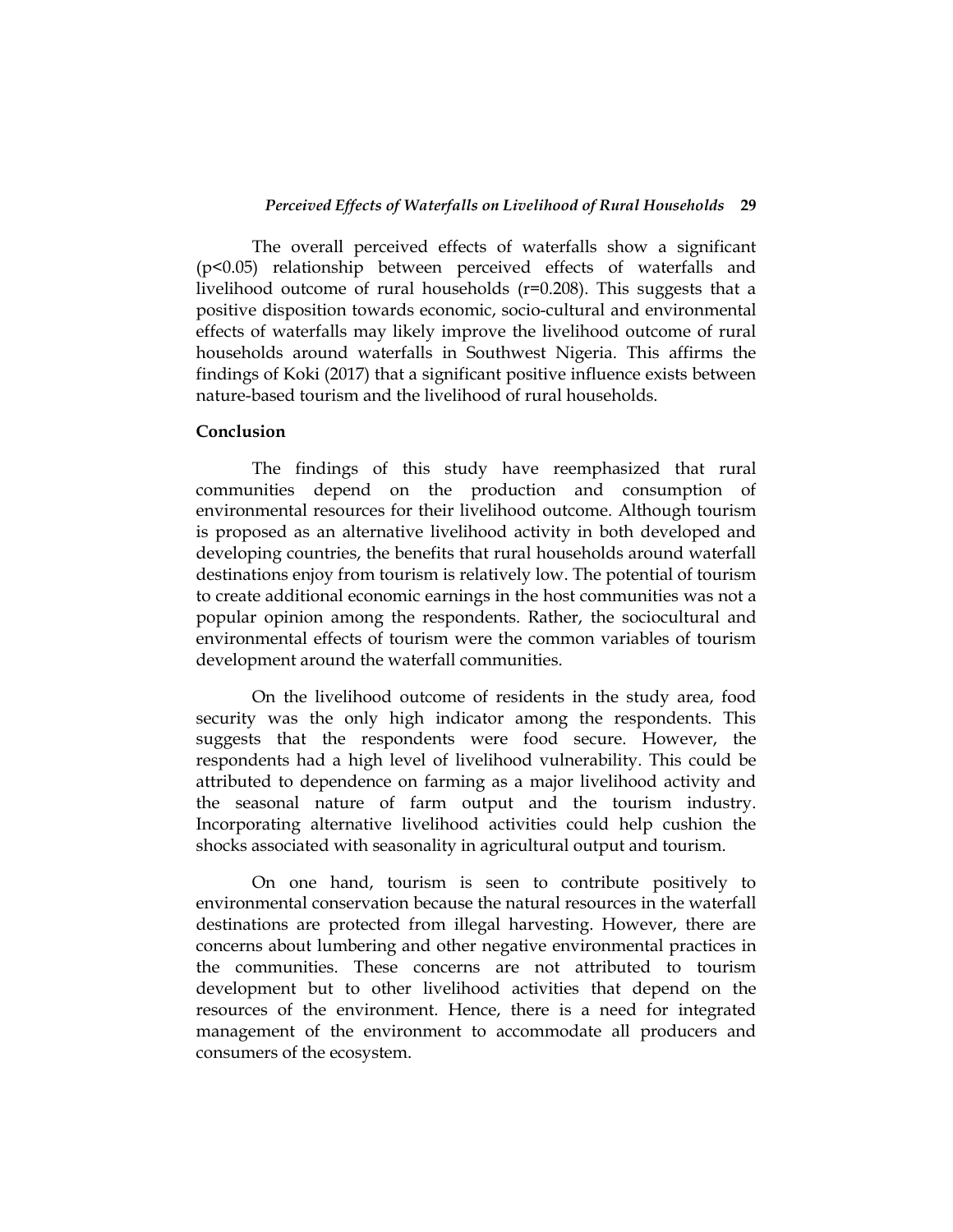#### **References**

- Acharya, S.S. (2004). Sustainable agriculture and rural livelihoods. *Natural Resources Management and Livelihood Security: Survival Strategies and Sustainable Policies*. Sundaram, K.V., Moni, M. and Mrityunjay, M. Jha (Eds.). New Delhi, India: Concept Publishing Company, p.235.
- Adepoju, A.O., Yusuf, S.A., Omonona, B.T., and Okunmadewa, F.Y. (2011). Vulnerability profile of rural households in South West Nigeria. *Journal of Agricultural Science*, 3(1), 128.
- Andereck, K.L., and Nyaupane, G.P. (2011). Exploring the nature of tourism and quality of life perceptions among residents. *Journal of Travel research,* 50(3), 248-260.
- Bennett, N.J., and Dearden, P. (2014). Why local people do not support conservation: Community perceptions of marine protected area livelihood impacts, governance and management in Thailand. *Marine policy,* 44, 107-116.
- Bronisz, U., and Jakubowski, A. (2017). Rural tourism as a factor stimulating the development of border areas – The case of Lubelskie Voivodeship. *Problems of World Agriculture/Problemy Rolnictwa Światowego*, 17(1827-2018–091), 21–30.
- Bryceson, D. (2000). Rural Africa at the crossroad: Livelihood practices and policies. ODI Natural Resources Perspectives. Paper No. 52. African Studies Centre, Leiden University, The Netherlands.
- Ellis, F. (1999). *Rural livelihood diversity in developing countries: Evidence and policy implications* (Vol. 40). London: Overseas Development Institute.
- Eneyew, A., and Mengistu, S. (2013). Double marginalized livelihoods: Invisible gender inequality in pastoral societies. *Societies*, 3(1), 104– 116.
- Esu, B.B. (2008). Perception, preference and attitudes of residents toward tourism development: A case of Cross River State. *Nigeria. Int. Bus. Manage.*, 2(2), 42–48.
- Ewebiyi, I.O., and Meludu, N.T. (2013). Constraints to livelihood diversification among rural households in southwestern Nigeria. Global Approaches to Extension Practice: A journal of agricultural *extension*, 9(1), 64–77.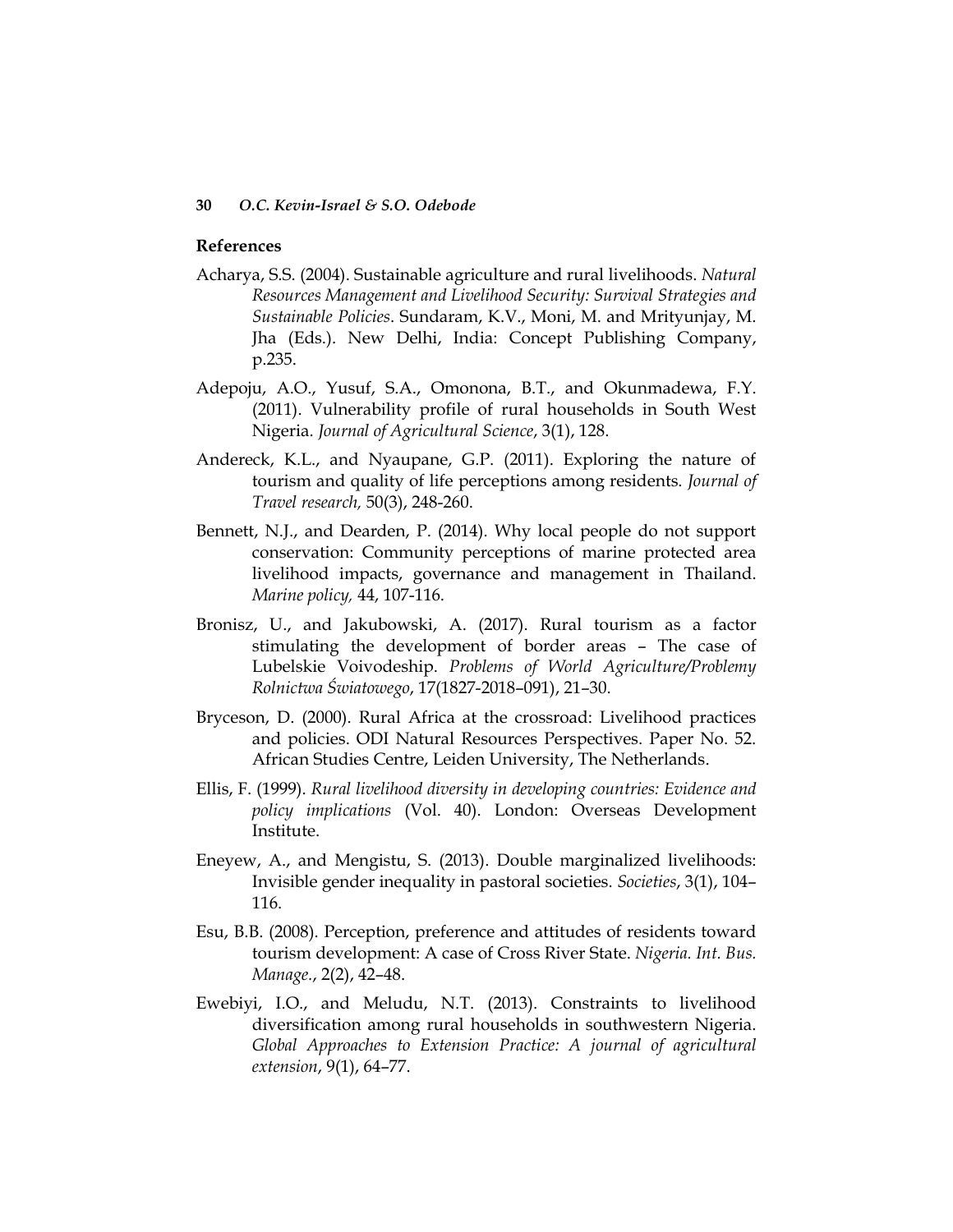- Fox, L., and Sohnesen, T.P. (2016). Household enterprises and poverty reduction in sub-Saharan Africa. *Development Policy Review*, 34(2), 197–221.
- Gbadegesin, A., and Olorunfemi, F. (2011). Socio-economic aspects of fuel wood business in the forest and Savanna zones of Nigeria: Implications for forest sustainability and adaptation to climate change. *Global Journal of Human Social Science,* 11(1), 45-56.
- Hoefle, S.W. (2016). Multi-functionality, juxtaposition and conflict in the Central Amazon: Will tourism contribute to rural livelihoods and save the rainforest? *Journal of Rural Studies*, 44: 24–36.
- Hudson, B. (2006). Waterfalls, tourism and landscape. *Geography,* 90(1), 3-12. Retrieved from http://www.jstor.org/stable/ [40574128](http://www.jstor.org/stable/%2040574128)
- Iorio, M., and Corsale, A. (2010). Rural tourism and livelihood strategies in Romania. *Journal of Rural Studies*, 26(2), 152–162.
- Jenner, P., and Smith, C. (1992). *The Tourism Industry and the Environment*. Special report, Economic Intelligence Unit, Great Britain, No. 2453.
- Koki, J.N. (2017). *Contribution of Ecotourism Towards Sustainable Livelihood of the Communities Living on Wasini Island, Kwale County, Kenya*. https://doi.org/10.17265/2328-2169/2017.06.002
- Martín, H.S., de los Salmones Sánchez, M.M.G. and Herrero Á. (2018). Residents' attitudes and behavioural support for tourism in host communities. *Journal of Travel & Tourism Marketing*, *35*(2), 231–243. https://doi.org/10.1080/10548408.2017.1357518
- Mbaiwa, J.E. (2011). Changes on traditional livelihood activities and lifestyles caused by tourism development in the Okavango Delta, Botswana. *Tourism Management*, 32(5), 1050–1060.
- Méndez-Lemus, Y., and Vieyra, A. (2017). How social capital enables or restricts the livelihoods of poor peri-urban farmers in Mexico. *Development in Practice,* 27(3), 301-315.
- Otunaiya, A.O., and Ibidunni, O.S. (2014). Determinants of food security among rural farming households in Ogun State, Nigeria. *Journal of Sustainable Development in Africa*, 16(6), 33–44.
- Shen, F., Hughey, K.F., and Simmons, D.G. (2008). Connecting the sustainable livelihoods approach and tourism: A review of the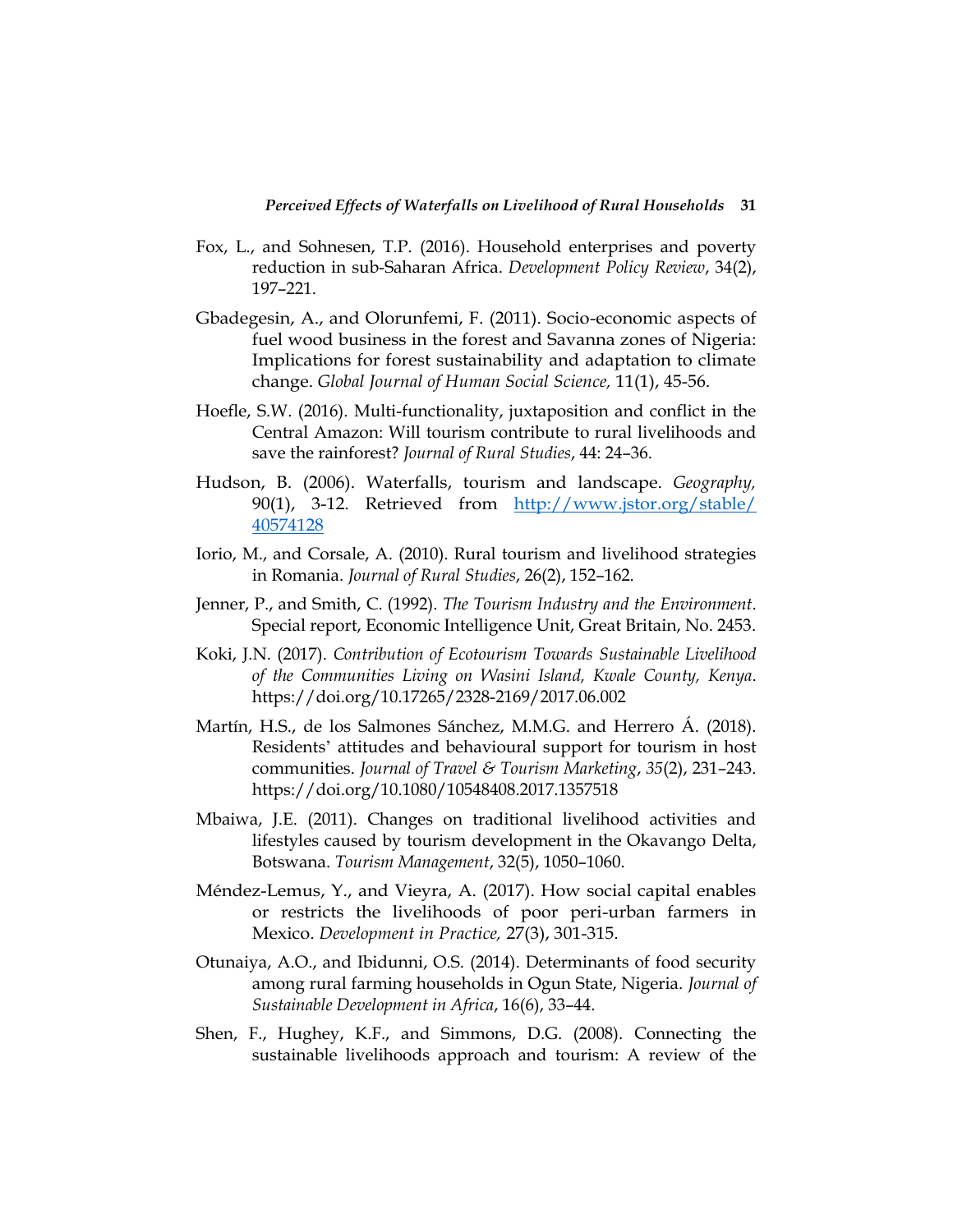literature. *Journal of Hospitality and Tourism Management*, 15(1), 19– 31.

- Tao, T.C. and Wall, G. (2009). A livelihood approach to sustainability. *Asia Pacific Journal of Tourism Research*, 14(2): 137–152.
- Truong, T.L.H., Lenglet, F., and Mothe, C. (2018). Destination distinctiveness: Concept, measurement, and impact on tourist satisfaction. *Journal of Destination Marketing & Management,* 8, 214-231.
- Trædala, L.T., and Vedeld, P. (2018). Cultivating forests: The role of forest land in household livelihood adaptive strategies in the Bac Kan Province of northern Vietnam. *Land Use Policy*, 73, 249–258.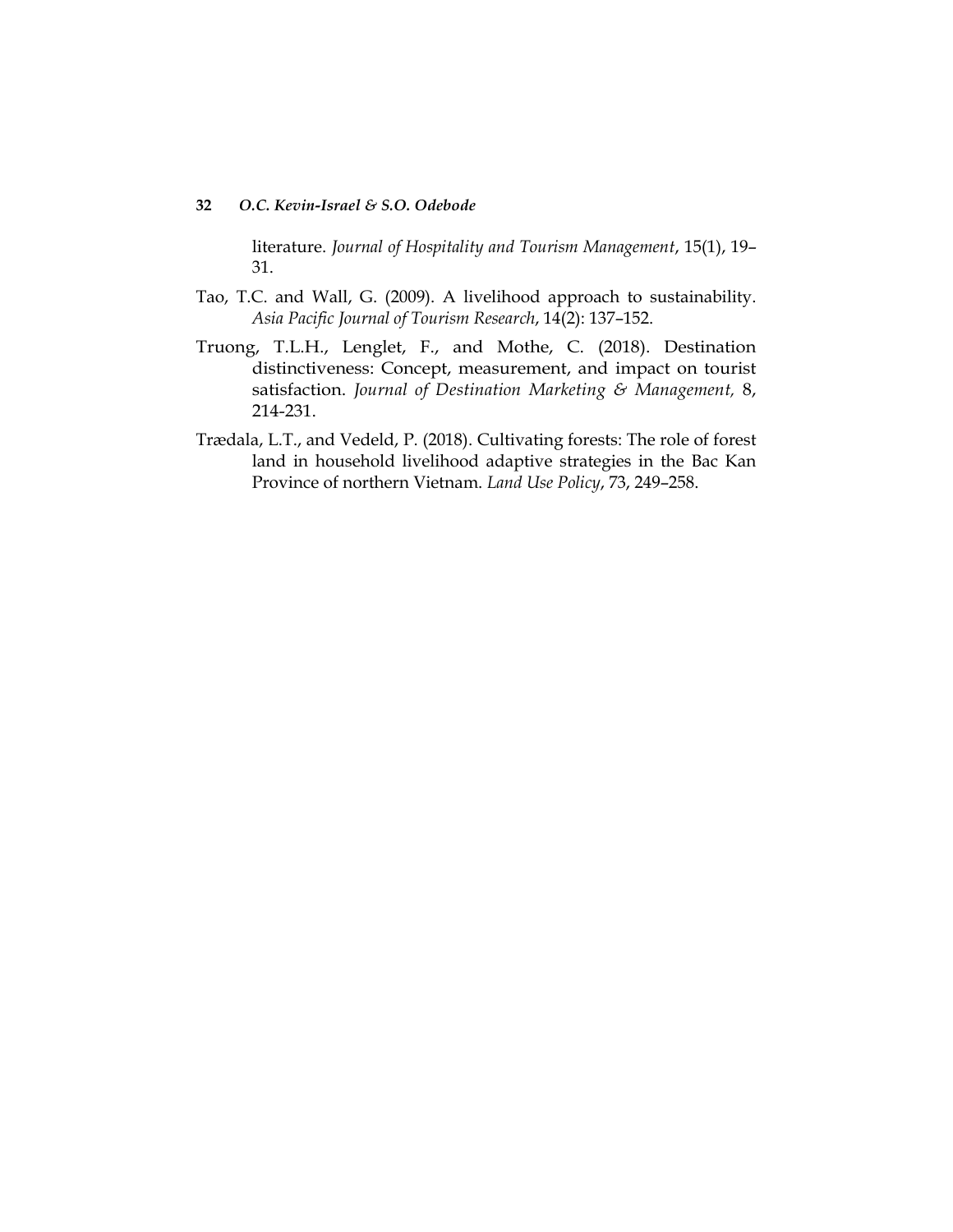|                                         | <b>Never</b> | Rarely           | <b>Sometimes</b> | Mean |
|-----------------------------------------|--------------|------------------|------------------|------|
| <b>Indicators/Items</b>                 | $F(\%)$      | $F(\frac{0}{0})$ | $F(\%)$          |      |
| Worry about food                        | 229(73.4)    | 49(15.7)         | 34(10.9)         | 0.69 |
| Unable to eat preferred foods           | 234(75.0)    | 18(5.8)          | 60(19.2)         | 0.56 |
| Just eat a few kinds of food            | 239(76.6)    | 15(4.8)          | 58(18.6)         | 0.52 |
| Eat foods they do not want to eat       | 242(77.6)    | 17(5.4)          | 53(17.0)         | 0.50 |
| Eat smaller meal                        | 249(79.8)    | 8(2.6)           | 55(17.6)         | 0.43 |
| Eat fewer meals in a day                | 271(86.9)    | 10(3.2)          | 31(9.9)          | 0.29 |
| No food of any kind in the household    | 282(90.4)    | 4(1.3)           | 26(8.3)          | 0.21 |
| Go to sleep hungry                      | 282(90.4)    | 4(1.3)           | 26(8.3)          | 0.21 |
| Go a whole day and night without eating | 260(83.3)    | 26(8.3)          | 26(8.3)          | 0.42 |

**Appendix I: Distribution of respondents according to food security\***

*Source:* Field survey, 2018.

\*Household Food Insecurity Access Scale (HFIAS) by Food and Nutrition Technical Assistance (FANTA) was adopted for the study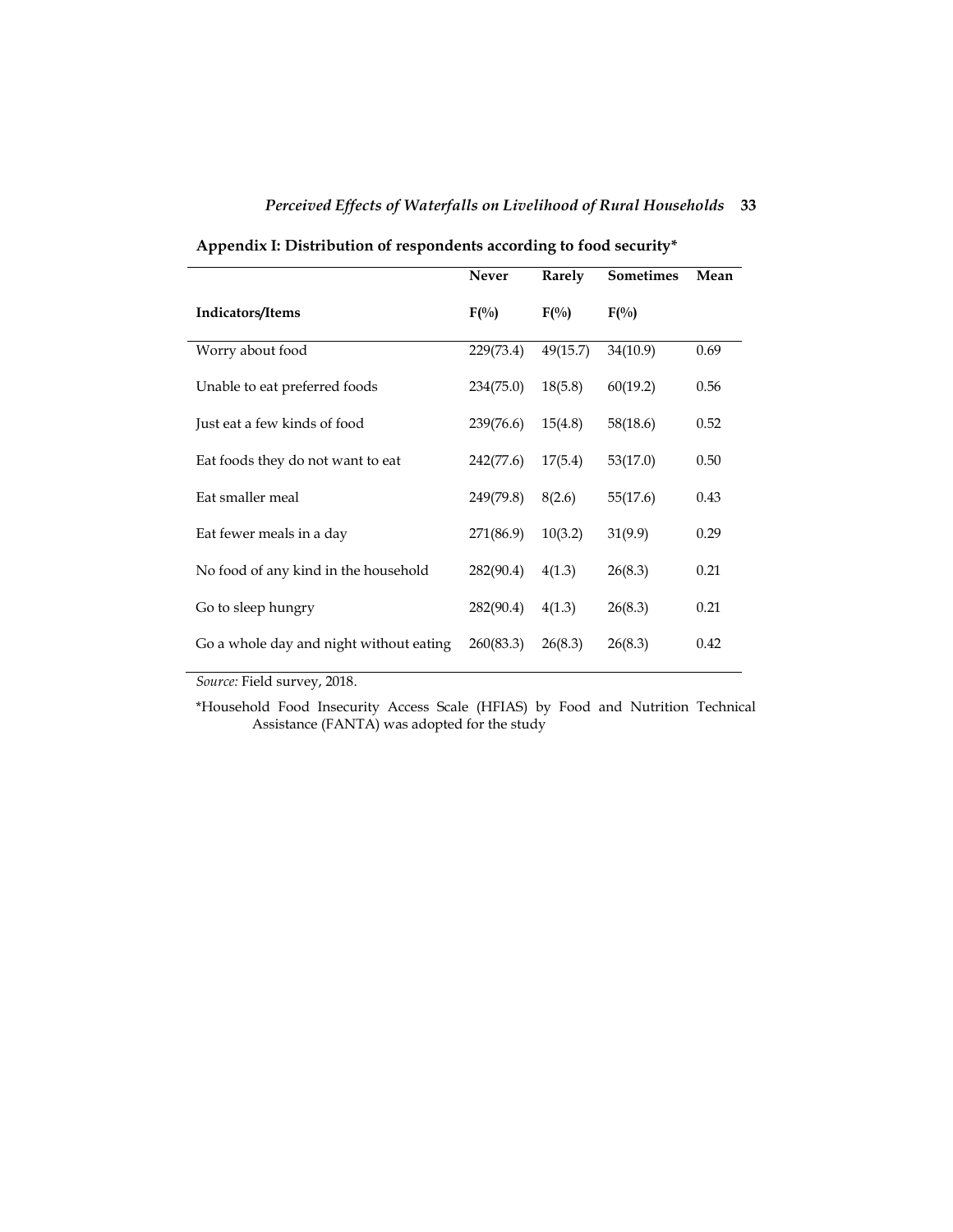| Degree of vulnerability                             | DG       | <b>DS</b>                                   | <b>SS</b> | <b>IS</b>                                    | IG                  | Mean | Std. |
|-----------------------------------------------------|----------|---------------------------------------------|-----------|----------------------------------------------|---------------------|------|------|
|                                                     | $F(\%)$  | $F(\%)$                                     | $F(\%)$   | $F$ (%)                                      | $F(\%)$             |      | Dev. |
| Income from non-<br>agricultural sources            |          | 146(46.8) 104(33.3) 0(0.0)                  |           | 22(7.1)                                      | 40(12.8)            | 2.13 | 1.21 |
| Access to healthcare<br>facilities                  |          |                                             |           | 109(34.9) 133(42.6) 17(5.4) 39(12.6) 14(4.5) |                     | 2.09 | 1.34 |
| Access to training                                  | 48(15.4) | 54(17.3)                                    |           | 63(20.2) 84(26.9)                            | 63(20.2)            | 3.19 | 1.35 |
| Crop yields                                         | 16(5.1)  | 7(2.2)                                      |           | $64(20.5)$ 88(28.3)                          | 137(43.9)           | 4.04 | 1.10 |
| Access to continuous<br>water supply                | 13(4.1)  | 9(2.9)                                      | 9(2.9)    | 54(17.3)                                     | 227(72.8)           | 4.52 | 0.99 |
| Ability to earn from<br>tourism activities          | 79(25.4) |                                             |           | 118(37.8) 35(11.2) 35(11.2) 45(14.4)         |                     | 2.36 | 1.40 |
| Access to food resources                            | 9(2.8)   | 12(3.8)                                     | 3(1.0)    | 105(33.7) 183(58.7)                          |                     | 4.41 | 0.92 |
| Current housing unit                                | 9(2.9)   | 11(3.5)                                     | 25(8.0)   |                                              | 119(38.1) 148(47.5) | 4.24 | 0.95 |
| Income from agricultural 13(4.2)<br>sources         |          | 32(10.3)                                    | 19(6.1)   |                                              | 114(36.5) 134(42.9) | 4.04 | 1.13 |
| Support from social<br>networks in the<br>community |          | $118(37.8)$ $150(48.1)$ $24(7.7)$ $13(4.2)$ |           |                                              | 7(2.2)              | 1.77 | 0.99 |
| Family connectedness                                | 13(4.1)  | 9(2.9)                                      | 5(1.6)    |                                              | 107(34.3) 178(57.1) | 4.37 | 0.97 |
| Access to information<br>from other communities     | 13(4.2)  | 12(3.8)                                     | 17(5.4)   | 145(46.5) 125(40.1)                          |                     | 4.14 | 0.98 |

#### **Appendix II: Distribution of respondents based on degree of vulnerability**

*Source:* Field survey, 2018.

Grand mean = 4.05

*Key:* DG- Decreased Greatly, DS- Decreased Slightly, SS- Stay the Same, IS- Increased Slightly, IG- Increased Greatly